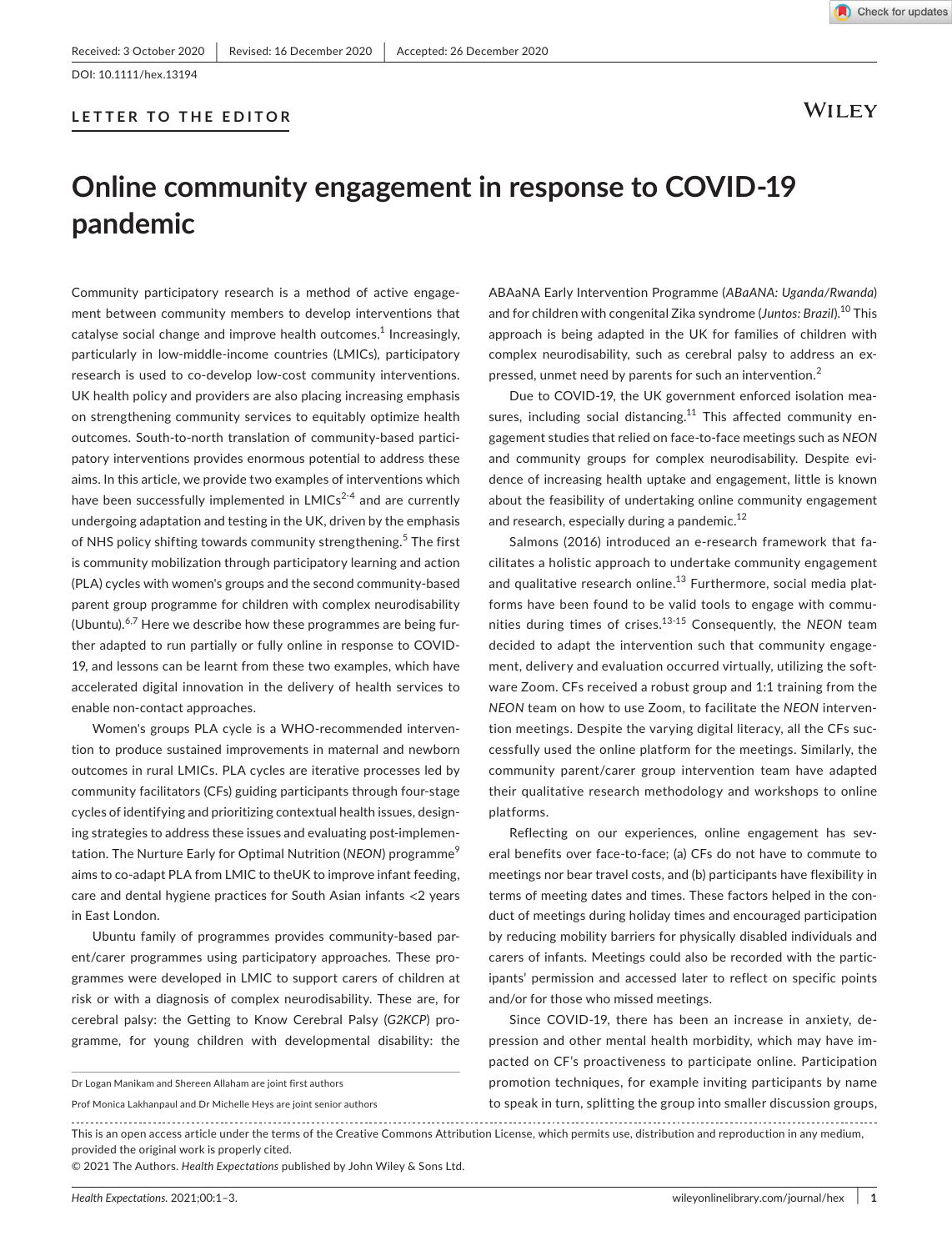were used to mitigate these issues. We recognize that community engagement is difficult during crises due to changing lifestyles and commitments with some CFs volunteering to deliver necessities in their community. Whilst not observed, participants may be reluctant to attend online meetings if they feel they lack privacy in their home setting. Whilst not always practically possible, we encouraged CFs to undertake meetings in a private room in their house. Other limitations and/or risks of virtual meetings include: (a) loss of body language and non-verbal cues, particularly if individuals switch off their cameras and (b) risk worsening health inequities by reliance on digital methods as the highest risk, hardest to reach populations are likely those who experience greater digital poverty.<sup>16</sup>

After conducting online parent/carer workshops to gather feedback around the COVID-19 experience, the *G2KCP* project team is undertaking qualitative focus group discussions (FGD) and semi-structured interviews online. The team have incorporated solutions on how to conduct online qualitative research from Tuttas et al (2014) such as reducing FGDs sizes so that they are more manageable online.<sup>17</sup> In addition, they are exploring the feasibility of digital implementation of the programme. Collaborators in Rwanda and Uganda are similarly currently exploring the digital adaptation of the ABaANA programme. To advance patient and public involvement and community engagement, an online Facebook group is being set up as a virtual support group for East London parents during the pandemic. Furthermore, this virtual community can act as a space to disseminate information and promote shared learning.

*NEON* and community parent groups for neurodisability represent two exemplar community participatory research projects adapting to COVID-19 by implementing online research, meetings and intervention implementation as a successful alternative to faceto-face meetings. There may still be inevitable digital divide in the community, and evaluation of these is planned and required to ascertain impact on equity and efficacy. We hope that many generalizable lessons will be learned from our experiences that may be applied to the conduct of participatory and qualitative research and to the implementation of community-based interventions in the UK and beyond.

#### **KEYWORDS**

children, community engagement, community-based intervention, infant, online interventions

## **CONFLICT OF INTERESTS**

No conflict of interests to declare.

#### **FUNDING INFORMATION**

Dr Oulton is a National Institute for Health Research (NIHR) Senior Nurse and Midwife Research Leader. The views expressed in this article are those of the author(s) and not necessarily those of the NIHR, or the Department of Health and Social Care

## **DATA SHARING AND AVAILABILITY STATEMENT**

The data of this study are available from the corresponding author upon reasonable request.

## **AUTHOR CONTRIBUTIONS**

ML, LM, MH, NB, CL, AH and SA conceived the original concept of the study and designed the research methodology. SA carried out the ID meetings, workshops, co-development of the intervention toolkit and wrote the paper. LM, ML, SA, NB, CL, AH, KO, CM, CT, HK, YBK, EW, JG, KWM, CI and CE validated the study and revised the manuscript critically for important intellectual content. OZ and ICD were involved in drafting materials for the NEON meetings and workshops of the Intervention Development Phase. OZ, ICD and SaA contributed to the manuscript writing, edited the final manuscript and prepared it for submission. LM and SA had primary responsibility for the final content. All authors read and contributed to reviewing the study data, the designing of the manuscript and the approval of the final manuscript.

> Logan Manikam<sup>1,[2](https://orcid.org/0000-0001-5288-3325)</sup> Shereen Allaham<sup>1,[2](https://orcid.org/0000-0003-0275-3228)</sup> Omar Zakie $h^{2,3}$ Yasmin Bou Karim<sup>2,5</sup> Isabel-Cathérine Demel<sup>2,4</sup> Sayeeda Ali<sup>5</sup> Emma Wil[son](https://orcid.org/0000-0002-5778-3849)<sup>5</sup> Kate Oulton<sup>6</sup> <sup>iD</sup> Christopher Morris<sup>[7](https://orcid.org/0000-0002-9916-507X)</sup><sup>(D</sup> Cally Tann<sup>[8](https://orcid.org/0000-0003-0131-4952)</sup> Hannah Kuper<sup>[9](https://orcid.org/0000-0002-8952-0023)</sup> ID Neha Batura<sup>1[0](https://orcid.org/0000-0002-8175-8125)</sup> Clare Llewellyn<sup>[1](https://orcid.org/0000-0002-0066-2827)1</sup> Andrew Hayward<sup>[1](https://orcid.org/0000-0002-3549-6232)</sup> Jenny Gilmour<sup>12</sup> Kelley Webb Martin<sup>13</sup> Carol Irish<sup>13</sup> Chanel Edwar[ds](https://orcid.org/0000-0002-9855-2043)<sup>13</sup> Monica Lakhanpaul<sup>5,14</sup> D Michelle Heys<sup>[5](https://orcid.org/0000-0002-1458-505X),15</sup>

*1 Department of Epidemiology and Public Health, University College London Institute of Epidemiology and Health Care, London, UK 2 Aceso Global Health Consultants Limited, London, UK 3 Department of Medicine, Imperial College London, London, UK 4 Department of Life Sciences & Medicine, King's College London GKT School of Medical Education, London, UK 5 Population, Policy and Practice, UCL Great Ormond Street Institute of Child Health, London, UK 6 Great Ormond Street Hospital, London, UK 7 University of Exeter Medical School, University of Exeter, Exeter, UK*